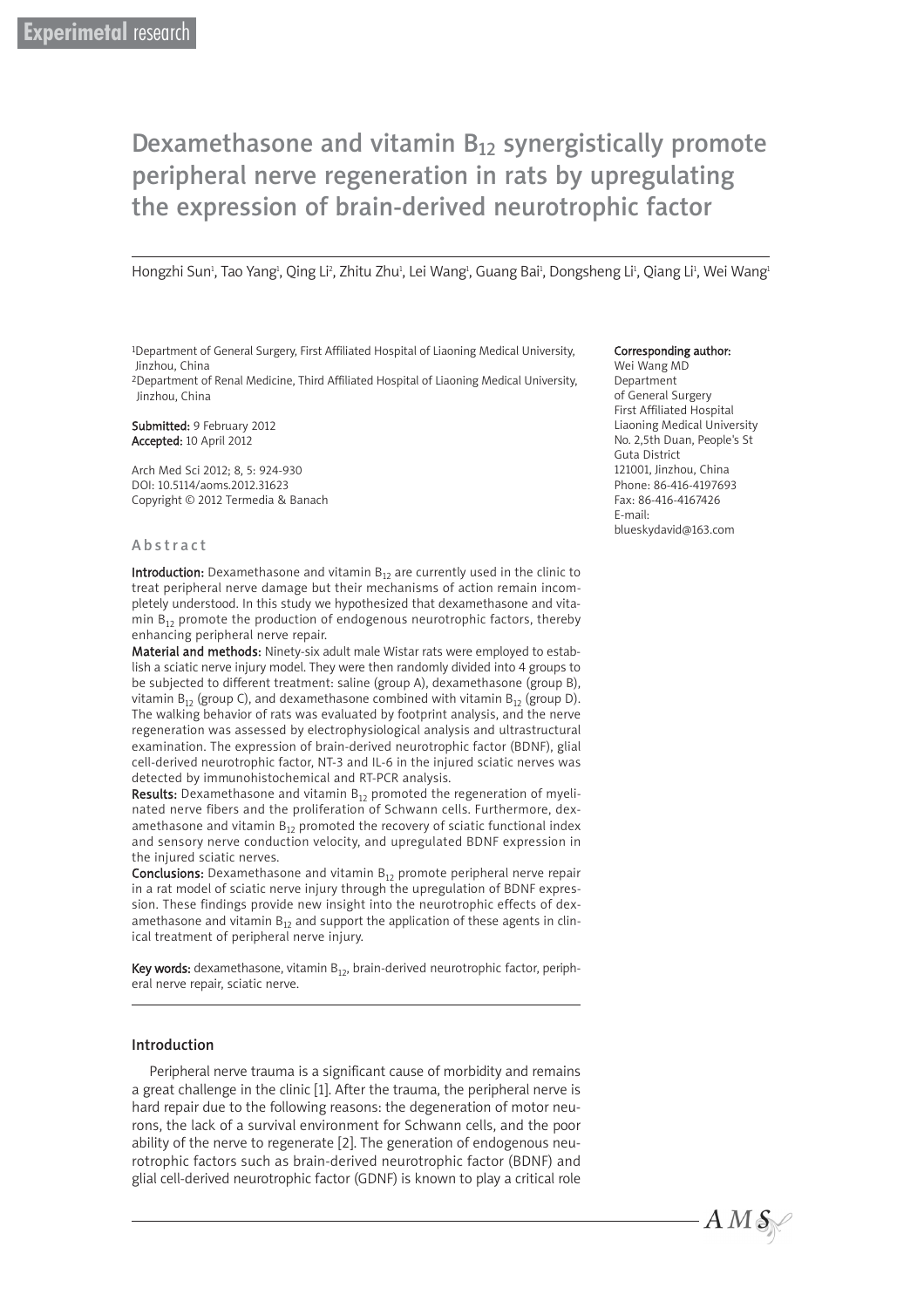in supporting axon regeneration during peripheral nerve repair [3, 4]. Dexamethasone and vitamin  $B_{12}$ are currently used in the clinic to treat peripheral nerve damage but their mechanisms of action remain incompletely understood. In this study we hypothesized that dexamethasone and vitamin  $B_{12}$ have synergistic effects to promote the production of endogenous neurotrophic factors, thereby enhancing peripheral nerve repair.

Therefore, we used a rat model of peripheral nerve injury and demonstrated that dexamethasone and vitamin  $B_{12}$  synergistically enhanced the expression of BDNF and promoted the regeneration of myelinated nerve fibers and the proliferation of Schwann cells after injury of the sciatic nerve in rats.

# Material and methods

## Animal models and experimental groups

Ninety-six adult male Wistar rats (6 weeks old, 180-200 g) were provided by the Animal Center of Liaoning Medical University. The rats were randomly divided into 4 groups (*n* = 24) and anesthetized with an intraperitoneal injection of 10% chloral hydrate (3 ml/kg body weight), then shaved and washed with antiseptic solution before positioning for surgery. The left sciatic nerve and its two major branches were exposed through a gluteal muscle-splitting incision. A crush injury was created using a fine watchmaker forceps for 10 s on the peroneal nerve at 10 mm from the extensor digitorum longus muscle and complete crush was confirmed by presence of a translucent band across the nerve. The incision was then closed in layers (muscle and skin) with absorbable sutures. All operations were performed on the left limb and the right limb served as a non-operated control. After the surgery, the rats were treated as follows: group A – 0.9% saline was injected into the injured site; group B – dexamethasone (1 mg/kg) was injected into the injured site; group C – vitamin  $B_{12}$  (2 mg/kg) was injected into the injured site; and group  $D -$  dexamethasone (1 mg/kg) and vitamin  $B_{12}$  (2 mg/kg) were injected into the injured site. The injection was performed once daily for 28 days. At 1, 3, 7, 14, 21 and 28 days, 4 rats were randomly selected from each group for sciatic functional index (SFI) and sensory nerve conduction velocity (SCV) tests, then the rats were sacrificed and 1 cm of the left sciatic nerve was immediately taken from each rat as experimental samples. In addition, 1 cm of the right sciatic nerve was immediately taken from each rat as experimental samples.

# Walking track analysis

At 1, 3, 7, 14, 21 and 28 days, the rats were put on a walking track (15 cm × 50 cm) darkened at one end. White office paper cut to the appropriate dimensions was placed on the bottom of the track. The rat's hind limbs were dipped in Chinese ink, and the rat was permitted to walk down the track, leaving its hind foot prints on the paper. The SFI value was calculated based on the analysis of walking tracks as described previously [5]. Functional recovery was assessed by calculating SFI ratio with SFI value of 0 set as normal and SFI value of (–) 100 set as complete injury.

# Electrophysiological analysis

At 1, 3, 7, 14, 21 and 28 days, the rats were anesthetized with chloral hydrate and the SCV of the left sciatic nerve was measured using a Cantata electromyograph (DANTEC Medical, Denmark) as described previously [6].

# Immunohistochemical analysis

The sciatic nerves were fixed in 10% formaldehyde and were paraffin wax-embedded. Subsequently, the tissues were cut into 5 μm thick serial sections, which were washed carefully with phosphate buffered saline (PBS) three times. To block endogenous peroxidases, dewaxed paraffin sections were treated with 3% hydrogen peroxide for 20 min. The sections were blocked with 2% goat serum in PBS for 1 h at room temperature, then incubated at 4°C overnight with rabbit antibody against human BDNF, GDNF, neurotrophin-3 (NT-3), and interleukin-6 (IL-6) (1 : 250 dilution, Santa Cruz Biotechnology, Santa Cruz, CA, USA). Afterwards, the sections were washed with PBS and subjected to immunohistochemical staining using a PV6000 kit (Bioss Inc. Beijing, China). Next, the sections were washed with PBS and developed with 3,3'-diaminobenzidine (DAB) for 5 min. Finally the sections were counterstained by hematoxylin and assessed by two independent investigators under light microscopy. The staining density was calculated based on the absorbance (A) value of the nerves using an image analysis system.

# RT-PCR analysis

Total RNA was extracted from the sciatic nerves using Trizol (Invitrogen, Carlsbad, CA, USA) following the manufacturer's protocol. cDNA was produced by reverse transcription using an RT kit (Takara, Shiga, Japan) following the manufacturer's protocol. PCR amplification of BDNF, GDNF, NT-3, IL-6 and β-actin was done with Taq Master Mix (Promega, Madison, WI, USA) with cDNA synthesized from the nerves. The primers were synthesized by Takara (Dalian, China) with the following sequences: BDNF 5'-CATGT CTATG AGGGT TCGGC-3' and 5'-AAGTT GTGCG CAAAT GACTG-3', amplicon 581 bp; GDNF 5'-CCG GAC GGG ACT CTA AGA TGA-3'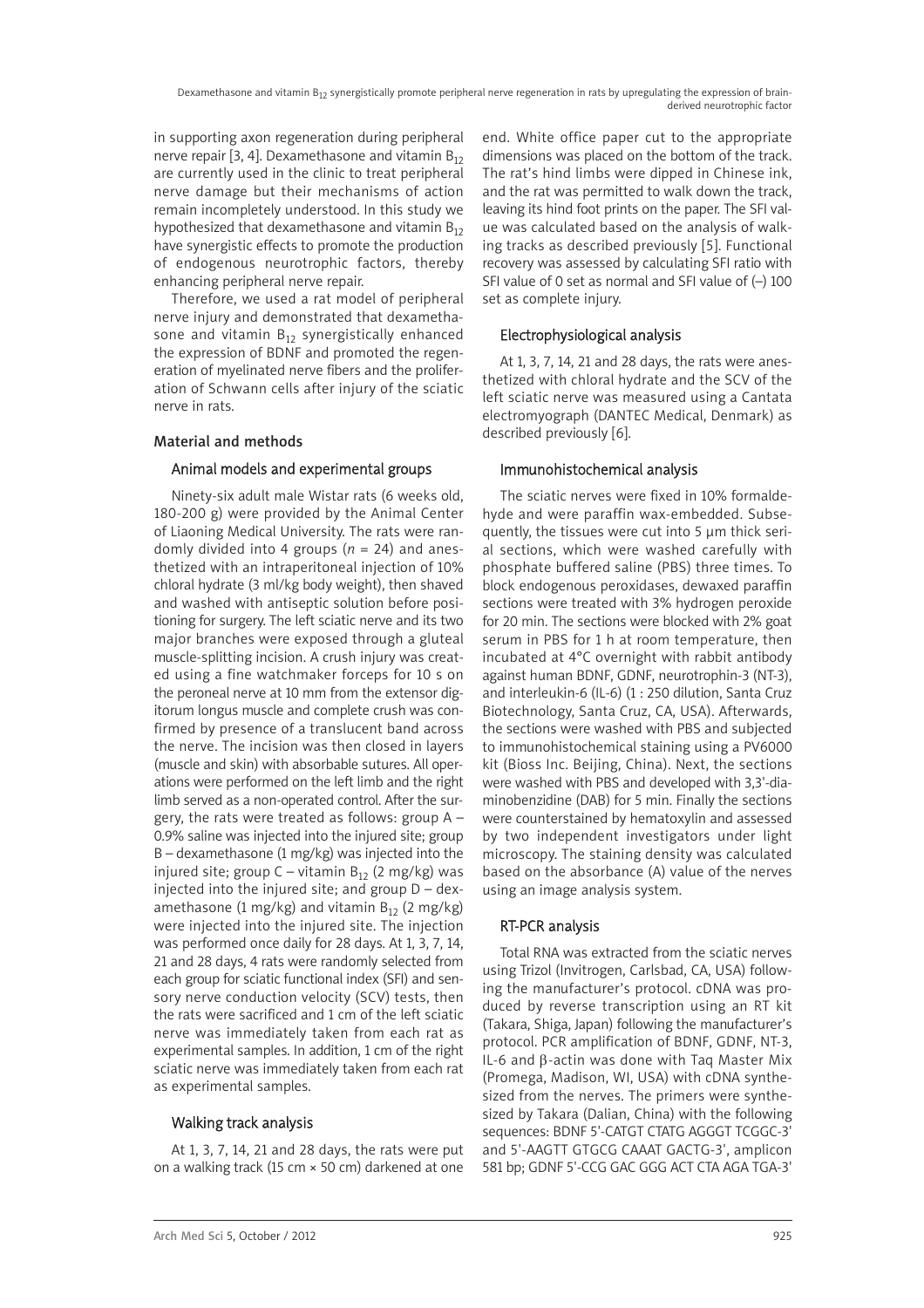

Groups:  $-A$  ---- $B$  ...... $C$  --D

Figure 1. Recovery of SFI in injured sciatic nerves in different groups at different times after the injury *Group A – 0.9% saline treatment, group B – dexamethasone (1 mg/kg) treatment, group C – vitamin B12 (2 mg/kg) treatment, group D – dexamethasone (1 mg/kg) and vitamin B12 (2 mg/kg) treatment. \*p < 0.05 vs. group A. #p < 0.05 vs. group B and C*

and 5'-GTC AGG ATA ATC TTC GGG CAT ATT G-3', amplicon 256 bp; NT-3 5'-CGGATGCCATGGT-TACTTCT-3' and 5'-GATATCCGCCTGGATCAACT-3', amplicon 176 bp; IL-6 5'-CTCCATCTGCCCTTCA-3' and 5'-CCAGGATAGAGCCACCAAT-3', amplicon 569 kb; β-actin 5'-GTTCG CCATG GATGA CGATA TC-3' and 5'-GCCAG ATCTT CTCCA TGTCG TC-3', amplicon 256 bp. Amplification conditions were as follows: 5 min at 95°C (one cycle) and 40 s at 94°C; 40 s at the annealing temperature (56.8°C for BDNF, 61.1°C for GDNF, 59.2°C for NT-3, 58.3°C for IL-6, and 58.8°C for β-actin); and 1 min at 72°C (35 cycles) and 72°C for 5 min (one cycle). PCR products were analyzed by 1.5% gel electrophoresis followed by densitometric analysis of band intensity. The relative mRNA levels were determined with β-actin as the internal control.

#### Electron microscopy

The sciatic nerves were extracted from different groups of rats, fixed by osmium tetroxide, dehydrated by acetone, and sliced into 0.5 μm ultra thin sections. The sections were dual stained by uranium acetate and lead citrate. The ultrastructure of the nerves was examined by JEM 2000 EX transmission electron microscope (JEOL, Japan).

## Statistical analysis

The data were expressed as mean ± standard deviation and analyzed by SPSS 13.0 software. Single factor analysis of variance was used for the comparisons among the groups. Value of *p* < 0.05 was considered as statistically significant.

#### Results

## Dexamethasone and vitamin  $B_{12}$ synergistically promote the recovery of SFI in the injured sciatic nerves

Walking track analysis demonstrated that 1 day after the injury, SFI values in different groups showed no significant differences. However, 14 days after the injury, SFI value was recovered by 25.43 ±2.3%, 24.92 ±1.6%, and 28.76 ±2.5% in group B, C and D, respectively, significantly higher than in group A (20.12 ±1.2%) (*p* < 0.05), but showed no differences among group B, C and D (*p* > 0.05). Furthermore, 28 days after the injury, SFI value was recovered by 46.79 ±1.6%, 48.43 ±1.7%, and 59.37 ±2.8% in group B, C and D, respectively, significantly higher than in group A (37.83 ±3.1%) (*p* < 0.05). In addition, at this time the recovery of SFI value was significantly higher in group D than in group B and C ( $p$  < 0.05) with no significant difference between group B and C ( $p > 0.05$ ) (Figure 1). These results suggest that dexamethasone and vitamin  $B_{12}$  synergistically promoted the recovery of SFI in the injured sciatic nerves.

#### Dexamethasone and vitamin  $B_{12}$  synergistically increase SCV of the injured sciatic nerves

Electrophysiological analysis demonstrated that the SCV of the injured sciatic nerves was increased in all groups with the duration of treatment. However, SCV in different groups showed no significant differences at the same time point of 1, 7 or 14 days after the injury. Notably, 21 days after the injury, SCV was increased to 22.85 ±4.35, 23.82 ±2.46, and 26.46 ±3.19 in group B, C and D, respectively, significantly higher than in group A (16.75  $\pm$ 2.37)  $(p \lt 0.05)$ , but showed no differences among group B, C and D ( $p > 0.05$ ). Furthermore, 28 days after the injury, SCV was increased to 27.79 ±2.87, 28.87 ±1.92 and 36.65 ±3.76 in group B, C and D, respectively, significantly higher than in group A (17.92 ±3.98) (*p* < 0.05). In addition, at this time the SCV was significantly higher in group D than in group B and C ( $p < 0.05$ ) with no significant difference between group B and C (*p* > 0.05) (Table I). These results suggest that dexamethasone and vitamin  $B_{12}$  synergistically increase SCV of the injured sciatic nerves.

## Dexamethasone and vitamin  $B_{12}$ synergistically increase BDNF expression in the injured sciatic nerves

By immunohistochemical staining, the expression of BDNF, GDNF, NT-3 and IL-6 in the injured sciatic nerves (left side) and normal control sciatic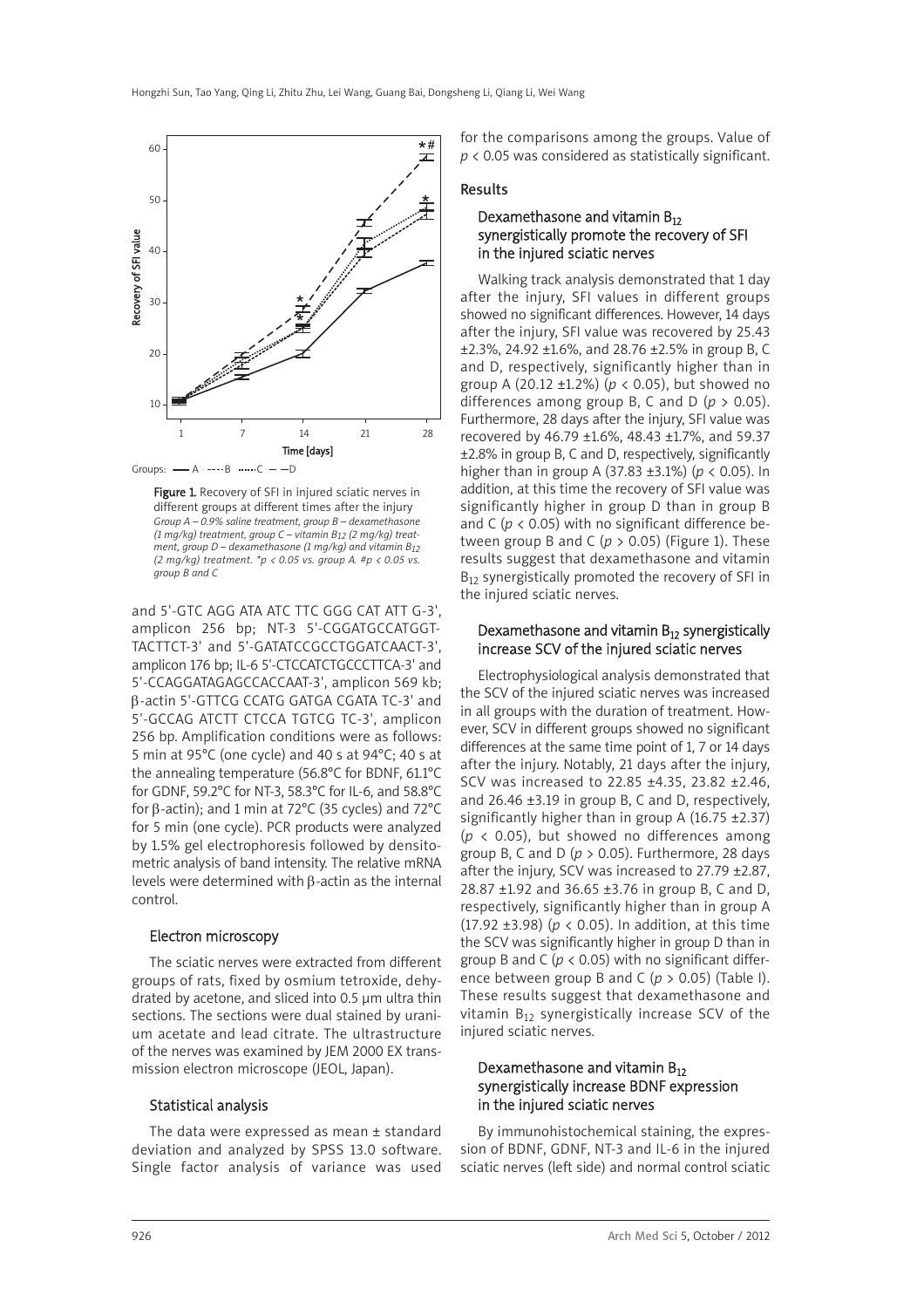Dexamethasone and vitamin B<sub>12</sub> synergistically promote peripheral nerve regeneration in rats by upregulating the expression of brainderived neurotrophic factor

| Group | n | 1 d.a.o.       | 7 d.a.o.       | 14 d.a.o.      | 21 d.a.o.         | 28 d.a.o.          |
|-------|---|----------------|----------------|----------------|-------------------|--------------------|
| Α     |   | $12.32 + 3.21$ | $13.45 + 3.57$ | $15.39 + 4.53$ | $16.75 + 2.37$    | $17.92 \pm 3.98$   |
| B     |   | $12.86 + 4.25$ | $14.11 + 2.05$ | $17.62 + 1.95$ | $22.85 + 4.35*$   | $27.79 + 2.87*$    |
|       |   | $13.37 + 2.64$ | $15.74 + 3.32$ | $17.29 + 3.36$ | $23.82 + 2.46*$   | $28.87 + 1.92*$    |
| D     |   | $11.93 + 4.51$ | $15.96 + 2.26$ | $20.55 + 3.31$ | $26.46 \pm 3.19*$ | $36.65 \pm 3.76**$ |

Table I. SCV of the injured sciatic nerves in different groups

*d.a.o. – days after operation. SCV was expressed as x ± SD (m/s). Group A – 0.9% saline treatment, group B – dexamethasone (1 mg/kg) treatment, group C – vitamin B12 (2 mg/kg) treatment, group D – dexamethasone (1 mg/kg) and vitamin B12 (2 mg/kg) treatment. \*Value of p < 0.05 vs. group A at 21 day and 28 day. #p < 0.05 vs. group B and C at 28 day*



Figure 2. Immunohistochemical staining of BDNF, GDNF, NT-3 and IL-6 in the sciatic nerves in different groups. A – Mild staining of BDNF in the control uninjured sciatic nerve. Organized arrangement of axons was obvious. B – Weak staining of BDNF in the injured sciatic nerve in group A at 28 day. The axons were disarranged. C – Strong staining of BDNF (indicated by green arrow) in the injured sciatic nerve in group B at 28 day. The axons were better arranged. D - Strong staining of BDNF (indicated by green arrow) in the injured sciatic nerve in group C at 28 day. The axons were better arranged. E – Very strong staining of BDNF (indicated by black arrow) in the injured sciatic nerve in group D at 28 day. The axons were well arranged. F – Strong staining of GDNF (indicated by red arrow) in the injured sciatic nerve in group D at 14day. G-I – Mild staining of GDNF (G), NT-3 (H) and IL-6 (I) in the injured sciatic nerve in group D at 28 day, although the axons were well arranged.

*Group A – 0.9% saline treatment, group B – dexamethasone (1 mg/kg) treatment, group C – vitamin B12 (2 mg/kg) treatment, group D – dexamethasone (1 mg/kg) and vitamin B12 (2 mg/kg) treatment. Amplification 200×*

nerves (right side) was detected. The results showed that in the control sciatic nerves, the axons were closely arranged in cords and BDNF, NT-3, IL-6 and GDNF were mildly expressed in the cytoplasm (Figure 2). Fourteen days after the injury, the sciatic nerves underwent degeneration and BDNF expression was slightly increased in each group but the staining was stronger in group B, C and D than in group A. However, the expression of NT-3, IL-6 and GDNF showed no significant changes in each group. Twenty-eight days after the injury, in group A the axons remained disarranged and BDNF expression was significantly decreased compared to the normal control ( $p < 0.05$ ). The arrangement of axons was improved in group B, C and D, especially in group D (Figure 2). BDNF expression was increased in group B, C and D with the highest expression level observed in group D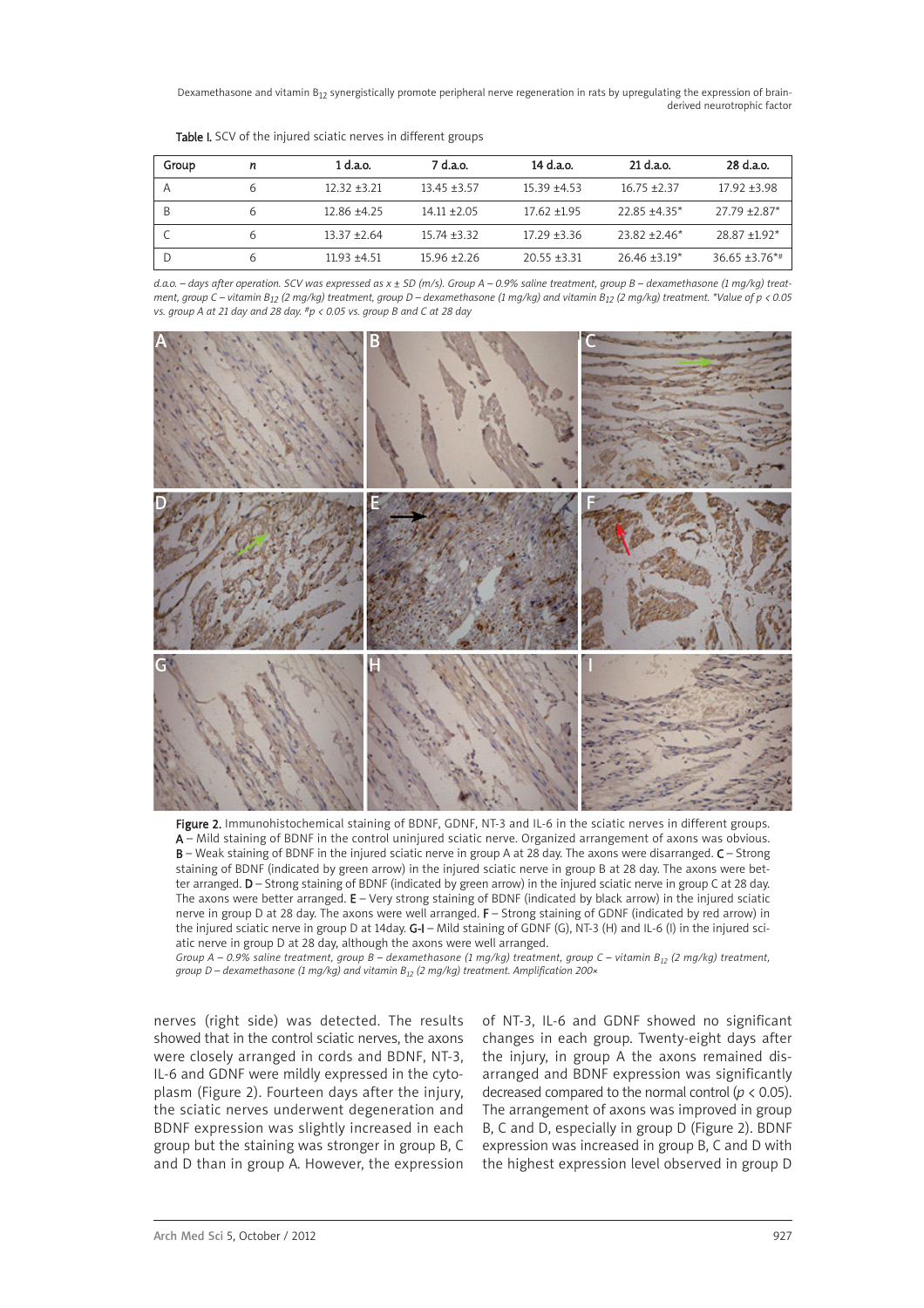Hongzhi Sun, Tao Yang, Qing Li, Zhitu Zhu, Lei Wang, Guang Bai, Dongsheng Li, Qiang Li, Wei Wang

| Table II. Scores of immunohistochemical staining of BDNF, NT-3, IL-6 and GDNF in the sciatic nerves in different |  |  |  |
|------------------------------------------------------------------------------------------------------------------|--|--|--|
| groups                                                                                                           |  |  |  |

| Group           | <b>BDNF</b>                    | $NT-3$            | $IL-6$            | <b>GDNF</b>       |
|-----------------|--------------------------------|-------------------|-------------------|-------------------|
| Control         | $159.35 + 3.49$                | 157.44 ±2.98      | $161.79 \pm 1.88$ | 158.85 ±2.77      |
| A 14 day        | $161.72 + 2.78$                | $155.32 + 1.66$   | 158.69 ±1.06      | $167.36 \pm 2.13$ |
| 28 day          | $141.59 + 3.62*$               | $142.52 \pm 2.21$ | $147.35 + 2.36$   | $147.04 + 1.69$   |
| <b>B</b> 14 day | $168.42 + 2.86$                | $156.14 + 3.11$   | $159.92 + 1.61$   | $169.17 + 2.05$   |
| 28 day          | $173.25 + 2.23^{*,#}$          | 143.26 ±1.31      | $145.63 + 1.92$   | 148.86 ±1.09      |
| $C$ 14 day      | $169.26 + 1.98$                | $154.29 \pm 2.28$ | $156.81 + 2.09$   | 168.06 ±1.38      |
| 28 day          | $178.58 + 1.56$ <sup>*,#</sup> | $146.87 + 2.02$   | $144.39 + 1.08$   | $149.53 + 2.46$   |
| $D$ 14 day      | $171.47 \pm 2.25$ *            | $155.83 \pm 3.26$ | $154.04 \pm 2.53$ | $168.79 \pm 1.19$ |
| 28 day          | $191.63 \pm 1.65^{*,#,**}$     | $143.19 + 2.66$   | $146.57 + 1.07$   | $145.25 + 1.86$   |

*The score was expressed as x ± SD (A value). Group A – 0.9% saline treatment, group B – dexamethasone (1 mg/kg) treatment, group C – vitamin B12 (2 mg/kg) treatment, group D – dexamethasone (1 mg/kg) and vitamin B12 (2 mg/kg) treatment. \*p < 0.05 vs. control. #p < 0.05 vs. group A at 28 day. \*\*p < 0.05 vs. group B and C at 28 day*



Figure 3. RT-PCR analysis of BDNF, GDNF, NT-3 and IL-6 mRNA levels in the sciatic nerves in different groups at 28 day. The analysis was performed in 3 in dependent experiments and representative images are shown. β-actin was the internal control *Group A – 0.9% saline treatment, group B – dexamethasone (1 mg/kg) treatment, group C – vitamin B12 (2 mg/kg) treatment, group D – dexamethasone (1 mg/kg) and vitamin B12 (2 mg/kg) treatment*

(*p* < 0.05 compared to group B and C). Similarly, the expression of NT-3, IL-6 and GDNF showed no significant changes in each group (Table II).

To confirm that dexamethasone and vitamin  $B_{12}$ specially increase BDNF expression in the injured sciatic nerves, we performed RT-PCR analysis on the sciatic nerves collected from different groups on day 28 (Figure 3). The results showed that mRNA level of BDNF was significantly increased in group B, C and D compared to group A ( $p < 0.05$ ). In addition, mRNA level of BDNF was significantly higher in group D than in group B and C ( $p < 0.05$ ). However, mRNA levels of NT-3, IL-6 and GDNF showed no significant changes in each group (Table III). Taken together, both immunohistochemistry and RT-PCR analysis demonstrated that dexamethasone and vitamin  $B_{12}$  specially increase BDNF expression in the injured sciatic nerves.

## Dexamethasone and vitamin  $B_{12}$  synergistically promote regeneration of injured sciatic nerves

Finally we performed morphological analysis on the injured sciatic nerves in different groups on day 28. In group A, the myelin sheath was seriously damaged and many vacuoles were formed in the middle of the axons. In group B and C, a number of Schwann cells were formed. In addition, neovascularization and the formation of myelin sheath with thin walls were observed. In group D, the proliferation of Schwann cells and the formation of myelinated nerve fibers were obvious. The regeneration of myelinated fibers in the injured sciatic nerves in the different groups on day 28 is summarized in Table IV.

## Discussion

Dexamethasone and vitamin  $B_{12}$  are used for the clinical treatment of nerve injury. Dexamethasone is a synthetic steroid hormone frequently used in the treatment of nervous system injury and inflammation due to its strong anti-inflammatory effects, while vitamin  $B_{12}$  coenzyme is involved in a variety of main metabolic reactions. The mechanisms underlying the neurotrophic effects of dexamethasone and vitamin  $B_{12}$  remain elusive.

Neural regeneration is a very complex process and Schwann cells play an important role in the promotion of regeneration after nerve injury [7]. After peripheral nerve injury, the distal axon myelin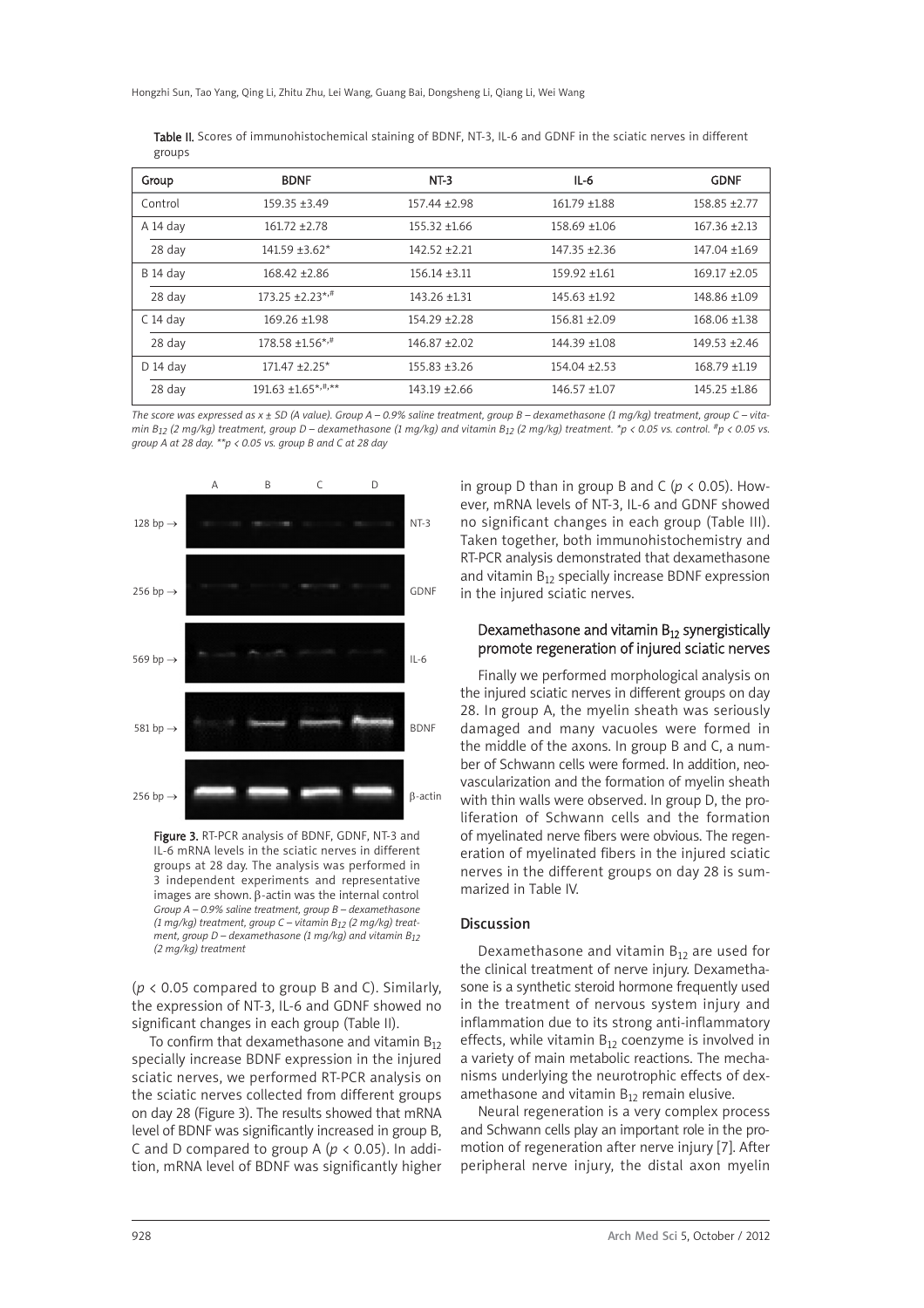Dexamethasone and vitamin B<sub>12</sub> synergistically promote peripheral nerve regeneration in rats by upregulating the expression of brainderived neurotrophic factor

| Group | <b>BDNF</b>           | NT-3          | $IL-6$          | <b>GDNF</b>     |
|-------|-----------------------|---------------|-----------------|-----------------|
| Α     | $0.03 \pm 0.01$       | $0.15 + 0.03$ | $0.07 + 0.02$   | $0.12 \pm 0.05$ |
| B     | $0.26 \pm 0.05^*$     | $0.12 + 0.02$ | $0.05 \pm 0.01$ | $0.09 + 0.01$   |
|       | $0.29 + 0.03*$        | $0.14 + 0.05$ | $0.04 + 0.03$   | $0.08 \pm 0.04$ |
|       | $0.43 \pm 0.12^{*,+}$ | $0.11 + 0.03$ | $0.02 + 0.02$   | $0.06 \pm 0.03$ |

Table III. mRNA level of BDNF, NT-3, IL-6 and GDNF in the sciatic nerves in different groups at 28 day

*The mRNA level was expressed as x ± SD with mRNA level of* β*-actin set as 1. Group A – 0.9% saline treatment, group B – dexamethasone (1 mg/kg) treatment, group C – vitamin B12 (2 mg/kg) treatment, group D – dexamethasone (1 mg/kg) and vitamin B12 (2 mg/kg) treatment. \*p < 0.05 vs. group A. #p < 0.05 vs. group B and C*

degenerates, and the degenerated axons and myelin undergo phagocytosis by Schwann cells or macrophages [8]. Schwann cells not only secrete neurotrophins but also produce basement membrane and myelin to promote the regeneration of axon myelination [9]. Numerous recent studies have focused on the differentiation of stem cells to Schwann cells as a promising approach for neural regeneration [10-12].

In this study we employed a variety of approaches to perform morphological and functional analysis on rat sciatic nerves subjected to injury and treatment by dexamethasone or vitamin  $B_{12}$ . Morphologically, by electron microscopy we observed that compared to treatment with dexamethasone or vitamin  $B_{12}$  alone, treatment with both agents led to a much larger number of Schwann cells and myelinated nerve fibers. In addition, the diameter of the axons was larger. These results suggest that dexamethasone or vitamin  $B_{12}$  promoted the regeneration of myelinated nerve fibers and the proliferation of Schwann cells. Functionally, we confirmed that treatment with dexamethasone and vitamin  $B_{12}$  led to the recovery of SFI and SCV in the injured sciatic nerves. Furthermore, we demonstrated that treatment with dexamethasone and vitamin  $B_{12}$  led to the increased expression of BDNF in the injured sciatic nerves at both mRNA and protein levels, without significant effects on the expression of GDNF, NT-3 and IL-6. Interestingly, a recent study reported that adipose-derived stem cells stimulated the regeneration of peripheral nerves through the secretion of BDNF, which promoted nerve healing and axon growth [13]. Based on our results we postulate that dexamethasone and vitamin  $B_{12}$  promote the regeneration and functional recovery of the injured sciatic nerves via the upregulation of BDNF expression. Nevertheless, further studies are necessary to elucidate the mechanism by which dexamethasone and vitamin  $B_{12}$  could upregulate BDNF expression in peripheral nerves.

In conclusion, in this study we demonstrated that dexamethasone and vitamin  $B_{12}$  promote peripheral nerve repair in a rat model of sciatic nerve injury through the upregulation of BDNF expression. These findings provide new insight into

| Table IV. Regeneration of myelinated fibers in the   |  |  |  |
|------------------------------------------------------|--|--|--|
| injured sciatic nerves in different groups at 28 day |  |  |  |

| Group   | Myelinated<br>fiber<br>number | Axon<br>diameter<br>[µm] | Myelin<br>sheath<br>thickness [µm] |
|---------|-------------------------------|--------------------------|------------------------------------|
| Control | $106.3 + 12.5$                | $2.96 + 0.15$            | $3.54 + 0.41$                      |
| А       | $46.4 + 18.2$                 | $0.97 + 0.06$            | $2.58 + 0.23$                      |
| R       | $73.5 + 9.4*$                 | $1.96 \pm 0.27$ *        | $3.36 + 0.58$                      |
|         | $78.4 \pm 8.7$ *              | $1.78 \pm 0.35*$         | $3.41 + 0.33$                      |
|         | $97.2 + 14.88$ <sup>#</sup>   | $2.56 \pm 0.38$ *,#      | $3.43 + 0.47$                      |

*Data are expressed as x ± SD. Group A – 0.9% saline treatment, group B – dexamethasone (1 mg/kg) treatment, group C – vitamin B12 (2 mg/kg) treatment, group D – dexamethasone (1 mg/kg) and vitamin B12 (2 mg/kg) treatment. \*p < 0.05 vs. group A. #p < 0.05 vs. group B and C*

the neurotrophic effects of dexamethasone and vitamin  $B_{12}$  and support the application of these agents in clinical treatment of peripheral nerve injury.

#### Acknowledgments

Hongzhi Sun and Tao Yang contributed equally. This study was supported by the following grants: Fund from Department of Science and Technology of Liaoning Province (No. 2010225034) and Fund from the Department of Science and Technology of Jinzhou (No. 10A1E37).

#### References

- 1. Robinson LR. Traumatic injury to peripheral nerves. Muscle Nerve 2000; 23: 863-73.
- 2. Deumens R, Bozkurt A, Meek MF, et al. Repairing injured peripheral nerves: bridging the gap. Prog Neurobiol 2010; 92: 245-76.
- 3. Gordon T. The role of neurotrophic factors in nerve rege neration. Neurosurg Focus 2009; 26: E3.
- 4. Terenghi G. Peripheral nerve regeneration and neurotrophic factors. J Anat 1999; 194: 1-14.
- 5. Liu GB, Cheng YX, Feng YK, et al. Adipose-derived stem cells promote peripheral nerve repair. Arch Med Sci 2011; 7: 592-6.
- 6. Bai YH, Takemitsu M, Atsuta Y, et al. Peripheral mononeuropathy induced by loose ligation of the sciatic nerve in the rat: behavioral, electrophysiological and histopathologic studies. Exp Anim 1999; 48: 87-94.